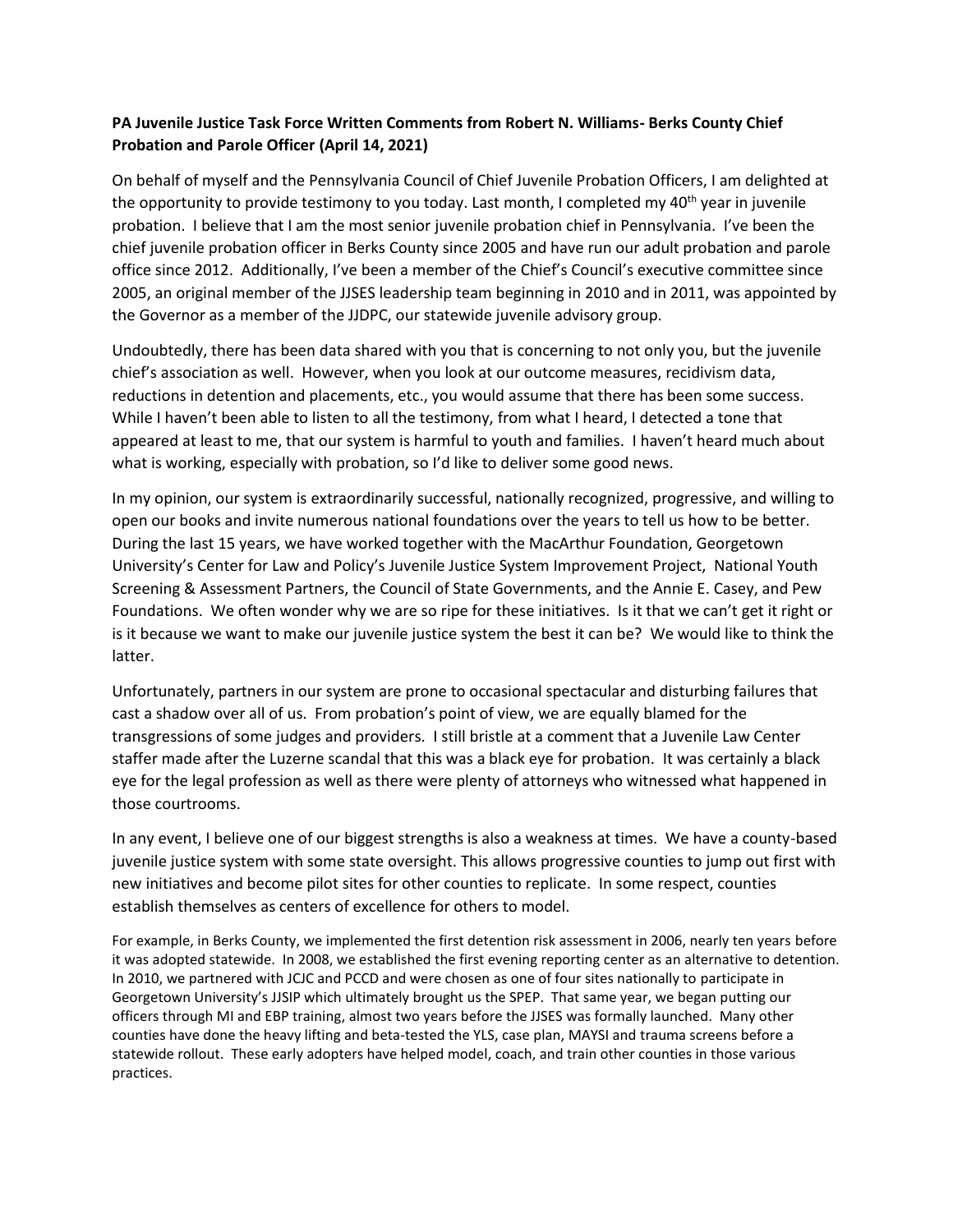Unfortunately, the weakness in this approach are the counties that are slow or unwilling to follow along. It was the Chief's Council that unanimously agreed with JCJC years ago that grant-in-aid should be tied to the use of our risk-need assessment, the YLS. Even then, one county opted to forego their grant-inaid for a few years and not adopt the YLS.

I am an advocate for more state oversight and more accountability from probation departments. For example, we all realize that many of the youth who enter our system suffer from mental health issues, especially trauma. Yet only 37 counites are currently administering our adopted mental health screening tool, the MAYSI, at intake. Its use should not be optional.

If we are to invite more state oversight, JCJC faces a few obstacles. First off, they are an executive branch agency tasked with overseeing court departments. Their biggest challenge however is a lack of sufficient resources to provide the training, support, and technical assistance counties, especially those lagging behind require.

I see the past 15 years as the age of enlightenment with respect to how probation offices operate. Decades of research beginning in the 1990's have shown us what works. We no longer rely on anecdotal evidence or what feels right.

Juvenile probation today in Pennsylvania is vastly different then it was ten years ago. When I started 40 years ago, I walked into my office, found 75 cases on my desk and off I went. Today, how to assess, how to case plan, how to motivate, how to engage families, how to teach skills and use cognitive-behavioral therapies are skills that are required to be successful.

A probation officer operating in the system today, when fully trained, is one of the most skilled officers not just in Pennsylvania, but in the country. Five years ago, we began training officers in Effective Practices in Community Supervision (EPICS), a community supervision model formulated by the University of Cincinnati. EPICS is an intensive 40 hours of training that takes the risk-need-responsivity model and core correctional practices research and puts them into practice. With EPICS, officers can teach youth a variety of skills, restructure their behavior, have them weigh the consequences of future decisions and teach them how to problem-solve. We like to think that our officers have moved from case managers or brokers of service to change agents.

Pennsylvania juvenile probation officers growing up in a balanced and restorative juvenile justice system realize something early on; the impact our efforts have on lives, not just the youth and families we work with but our communities and victims as well. Much of the focus over the past few years has been on recidivism reduction. While that may sound to some as impersonal, it reflects our overarching mission. By teaching those we supervise skills, by restructuring their behavior, by taking a more insightful and evidence-based approach, and by taking into account the trauma suffered by so many that enter our system, we can mentor and strengthen young men and women into healthy, productive, and lawabiding citizens and thus reduce recidivism. Recidivism reduction not only prevents deeper system penetration but produces fewer victims. While we feel compelled to intervene and assist, we recognize that in many cases, diversion from our system serves youth better. Once youth enter or system, our procedures for assessment over the past ten years make it likely that youth penetrate only to the extent that is necessary.